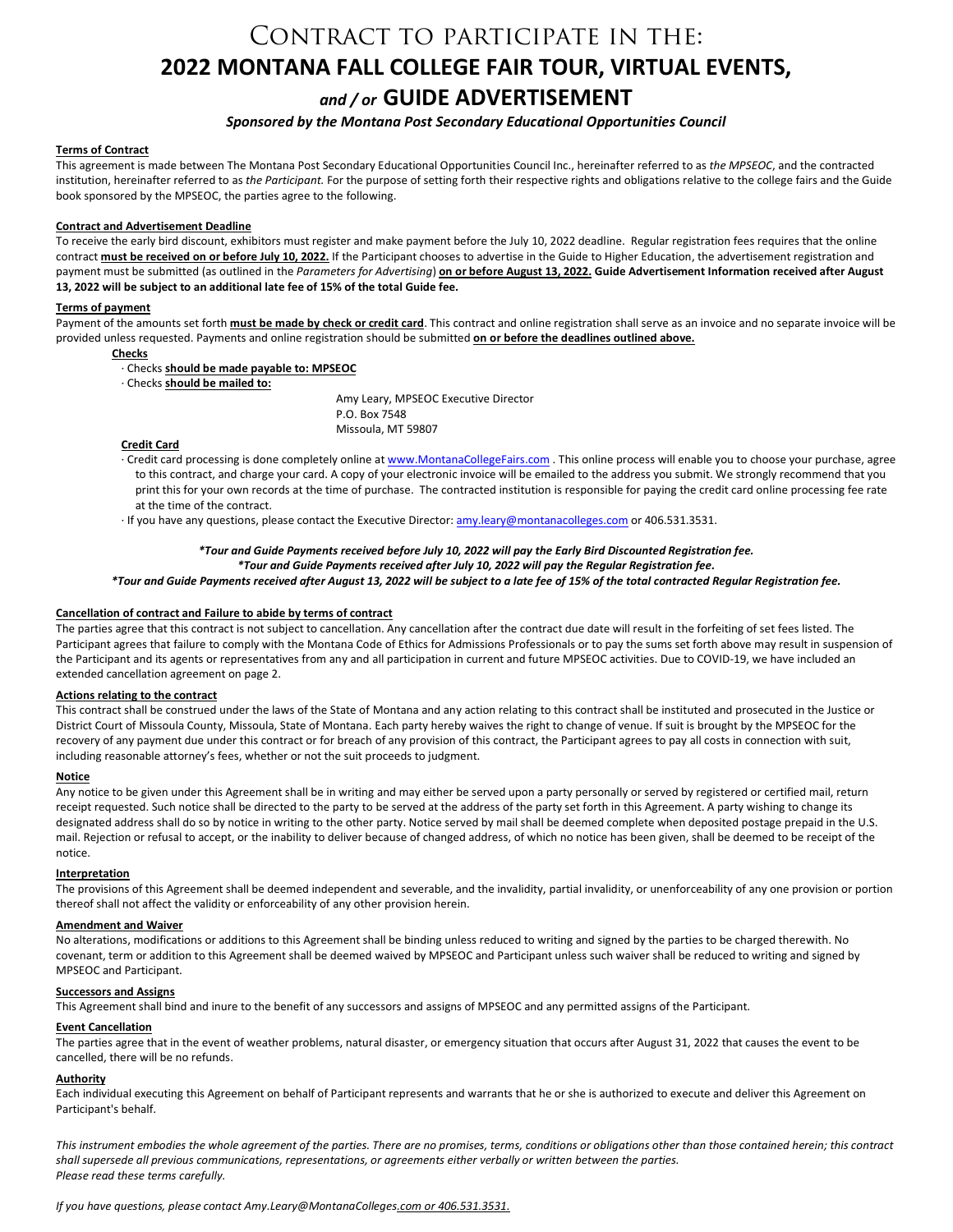

MONTANA POST SECONDARY EDUCATIONAL OPPORTUNTIES COUNCIL MPSEOC | MONTANA COLLEGES

## **COVID-19** (Coronavirus)

**Fall Events | 2022** *As of May 2022*

## **COVID-19 Notice & Agreement**

An inherent risk of exposure to COVID-19 exists in any place where people gather. COVID-19 is an extremely contagious disease that can lead to severe illness and death. You assume all risks, hazards, and dangers arising from or relating in any way to the risk of contracting COVID-19 or any other communicable disease or illness, or a bacteria, virus or other pathogen capable of causing a communicable disease or illness, whether occurring before, during, or after the event, however caused or contracted, and voluntarily waive all claims and potential claims against MPSEOC, event host sites, as well as, their respective Members, Affiliates and Vendors. Event specific policies & procedures are subject to change and will be posted to our website and emailed to registrants in the days leading up to the event.

## **COVID Safety Guidelines For In-Person Programming**

*\*Please check back for any other developing safety guidelines. These terms are subject to change. We will share updates as needed depending upon COVID developments.*

- A final list of safety guidelines will be shared with all exhibitors and attendees before the each event. *Look for more details & guidelines for each in-person site early September 2022.*
- Exhibitors registering for the Montana in-person events and programming agree to follow all current and developing safety guidelines for participating in the fair event.
- Each hosting event site will have their own safety protocols, and these guidelines will vary by site. By attending, exhibitors agree to follow all required safety steps for each site.
- Some example guidelines that sites may implement are (*but not limited to*):
	- $\checkmark$  Social distancing quidelines will be implemented to the best of our ability in room setup/spacing/flow of traffic, etc.
	- $\checkmark$  Sanitizer stations will be available at entry way of the in-person event.
	- $\checkmark$  Contactless Student Data Exchange | All Exhibitors are required to use the Strivescan scanning technology for in-person fairs to avoid contact of using pens, contact cards, registration cards, etc. By registering for the Montana In-Person Fairs, each exhibitor agrees to pay these additional contactless scanning fees for Strivescan services.
	- $\checkmark$  Masks may be required of all exhibitor representatives. Masks are encouraged for students/counselors/etc.
	- $\checkmark$  For in-person exhibitors, proof of vaccination may be required before entering the hosting room. For student/counselors/parent, and event attendees, vaccination may be recommended.
	- $\checkmark$  Site hosts may choose to take temperatures of exhibitor representatives before they enter the venue.
	- If you are not feeling well or exhibiting symptoms of illness (fever, etc.), we ask you not attend in-person programming and only attend virtual programming.
	- $\checkmark$  On-table safety screens, sanitizer, etc. are welcome at each exhibitor table if the representative chooses to bring these themselves. MPSEOC will not be providing these for each exhibitor table. Please check with us if you have other ideas for safety. We are happy to try and accommodate your additional safety needs if possible.
	- $\checkmark$  If any exhibitors have health sensitivities or worries about COVID, we suggest registering for the advertisement and virtual programming and not the in in-person events.
- Please check back early September 2022 for updated guidelines. With questions, please contact us @ 406.531.3531 or [Amy.Leary@MontanaColleges.com.](mailto:Amy.Leary@MontanaColleges.com) Thank you.